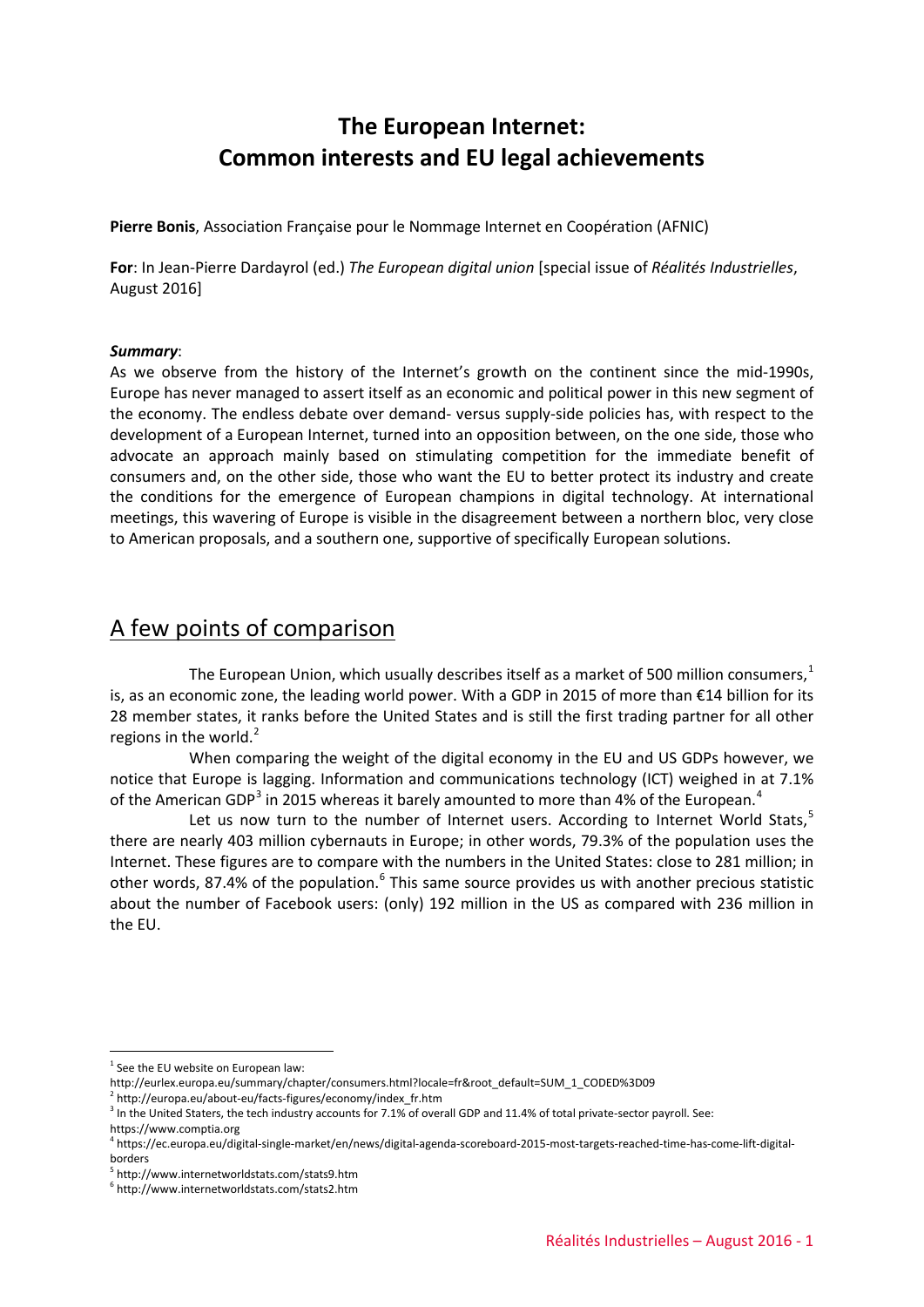As Pascal Perin and Didier Pouillot have clearly shown in a commentary on Europe in the digital economy,<sup>[7](#page-1-0)</sup> the EU's percentage (21%) in worldwide demand for digital services is considerable, but businesses in this field supply only 17% of these services.

The relative proportions of sales by type of operator in the digital economy diverge widely on the two shores of the Atlantic. In Europe, telecommunications accounts for 58% of sales as compared with 21% in the United States. Nonetheless, we would be wrong to believe that, given the economic structure of its digital economy and the predominance of telecommunications, the European economy has no place for on-line content producers: their share of sales in this sector (16%) slightly surpasses the United States' (15%). In contrast, over-the-top content (OTT) deliverers, the major business on the Internet, only account for 1% of sales in Europe as compared with 10% in the United States.

The stage has been set: Europe, an economic powerhouse, has advantages. It represents the world's biggest potential digital economy market (thanks to its per capita GNP and the high percentage of the population using the Internet); and its financial environment is relatively investment-friendly. However it seems to have no position to defend during international negotiations on digital technology. This economic and political entity even seems to disintegrate when questions are brought up about governance of the Internet, whether during discussions in a very American setting (such as the Internet Corporation for Assigned Names and Numbers, ICANN, and the World Summit on the Information Society, WSIS) or in intergovernmental meetings (such as the UN's International Telecommunication Union, ITU).

Do European and American interests actually converge in the digital economy? Why do we feel that nothing specifically European has emerged in this highly strategic sector? This is what we are going to try to understand…[8](#page-1-1)

## The European approach to digital technology is not economic, and the American approach pretends not to be

True, the EU has set up DG Connect (a follow-up on DG Information Society), published European digital agendas and released plans for a Digital Single Market. $9$  However my regular observations on the premises of international negotiations about the governance of the Internet have made me realize that, as a political entity, Europe has held to a constant position since 2000. Let me summarize it as follows:

● The digital economy's development is possible only if it goes in hand with a "liberalization" of services, a reinforcement of free, undistorted competition and the opening of doors to economic globalization. Europe soon embraced the idea that the Internet was a tool of globalization. Reflection on this topic has been "*part of the EU's efforts towards a 'regulated globalization' pursued in the WTO and other appropriate global forums*".[10](#page-1-3)

<span id="page-1-0"></span> $<sup>7</sup>$  Pascal Perin and Didier Pouillot, "L'Europe à la peine dans l'économie digitale". Available at:</sup>

http://www.orange.com/fr/content/download/30450/882715/version/2/file/L\_Europe\_a\_la\_peine\_dans\_l\_economie\_numerique\_Mai\_20 15.pdf

<span id="page-1-1"></span> $8$  Article translated from French by Noal Mellott (Omaha Beach, France).

<span id="page-1-2"></span><sup>&</sup>lt;sup>9</sup> On the history of these developments, see the Wikipedia article available at:<br>https://en.wikipedia.org/wiki/Directorate General for Communications Networks, Content and Technology

<span id="page-1-3"></span> $10\,$  §2 in the communication from the Commission to the Council, the European Parliament, the European Economic and Social Committee and the Committee of the Regions, "Towards a global partnership in the information society: Follow-up of the Geneva Summit of the World Summit on Information Society (WSIS)". Available at: http://eur-lex.europa.eu/legalcontent/EN/TXT/HTML/?uri=CELEX:52004DC0111&fr=EN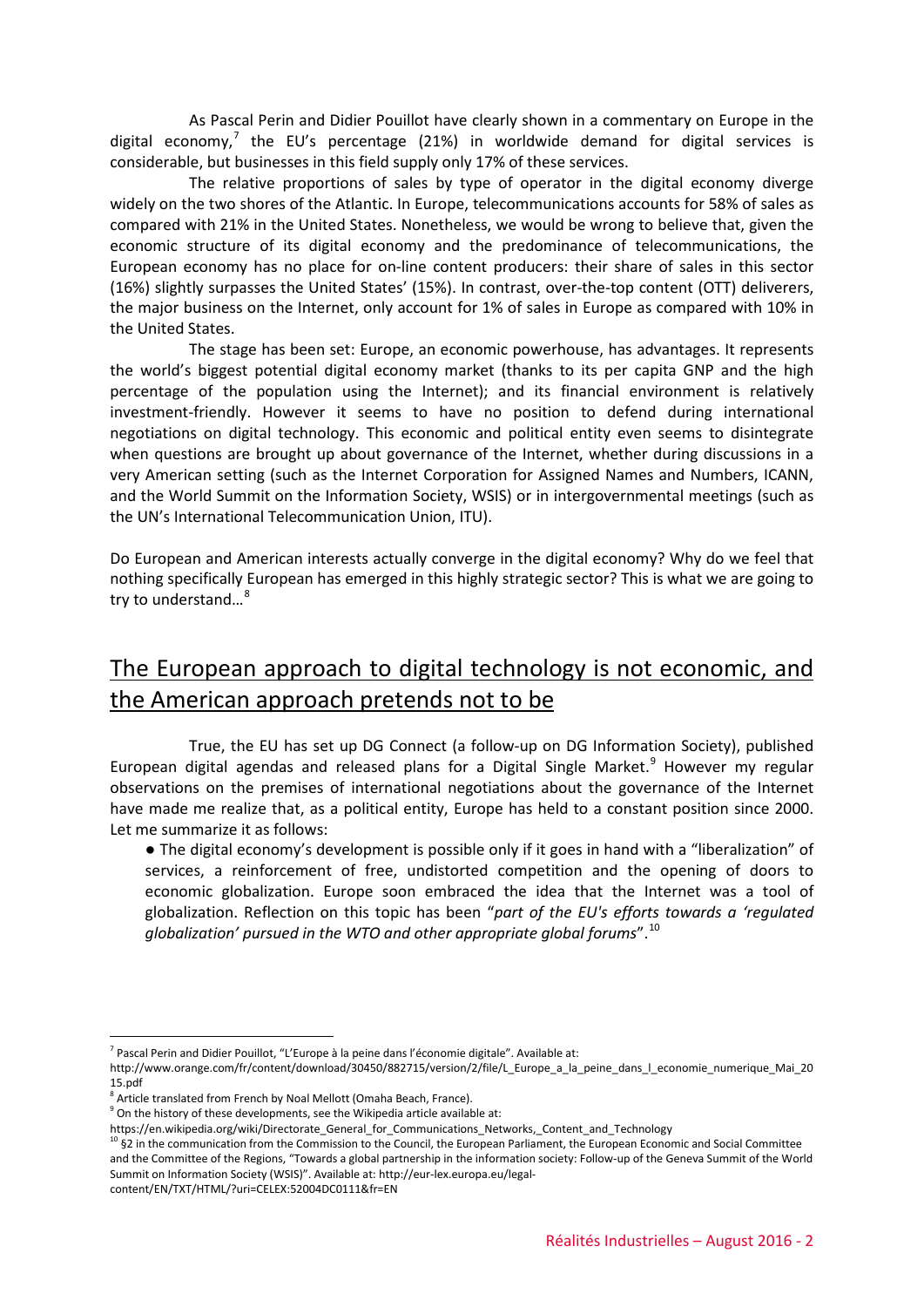● The political dimension has been constant, presenting the digital economy's development as inseparable from advances in individual freedoms and referring to the Internet as a tool at the service of the Union's values. Several passages in the just quoted communication from the Commission to the Council attest to this.

● The economic dimension has been scaled down to defending the interests of European consumers.

● The European Commission also considers, continuously since 2000, that the role of member states must be defined negatively: a "good" state is one that does not busy itself with the Internet's technical aspects, that lifts barriers and loosens regulations.

These points correspond exactly to what the United States advocates during international negotiations, in particular at the United Nations (ITU, WSIS) and ICANN. This gives the impression that viewpoints are very similar on both shores of the Atlantic, and places the debate on the governance of the Internet in a highly political arena. Bearing in mind the respective weights of ICT in the European and American GDPs, it is legitimate to ask whether Europe should have adopted this position…

For the United States, it is, of course, not necessary to draw attention to the Internet's economic dimension. It would even be somewhat counterproductive to do so since, as Olivier Sichel has pointed out in his excellent report on the "American" digital playing field, thirteen out of the twenty biggest "over-the-top" firms in the world are American, eight of them ranking among the first ten in terms of market capitalization.<sup>[11](#page-2-0)</sup> In fact, these thirteen firms account for more than 90% of sales by the twenty world leaders.

According to the *World Startup Report*, no European firm figures on the list of the ten largest market capitalizations in this sector.<sup>[12](#page-2-1)</sup> Although this might seem logical given the extreme predominance of GAFAM (Google, Apple, Facebook, Amazon and Microsoft), yet it comes as a surprise when we realize that this ranking of the ten biggest firms only retains one (the biggest) firm per country.

In this context, how to explain that Europe seems to have the same strategy as the United States in international negotiations even though these two blocs have such divergent economic interests? In a striking contrast, points of contention on trade, agriculture (or even manufacturing) frequently lead to legal clashes between the EU and US, evidence of this being the long list of disputes that these two blocs have brought before the WTO. $^{13}$  $^{13}$  $^{13}$  Nevertheless, Europe does not, as we clearly see, oppose the United States on issues related to digital technology.

In international forums such as the ITU, Europe has even gone as far as to strike an alliance with the United States against China and Russia. This brings to light the pervasiveness of the purely political approach to this question. Adopting a heroic posture, the European Commission vauntingly claimed to have defended an "open Internet" at ITU's Dubai conference in 2012.<sup>[14](#page-2-3)</sup> In fact, it rallied behind the campaign launched by Google, which, even in the United States, has been criticized as overblown.<sup>[15](#page-2-4)</sup> By doing so, it saw to it that the conference was a failure since it urged EU member states to not sign an ITU treaty declaring that nation-states are free to regulate the economic segment of the Internet inside their borders.

<span id="page-2-0"></span><sup>11</sup> Olivier Sichel, "L'échiquier numérique americain: Quelle place pour l'Europe?", *Potomac Paper* (Paris: IFRI), 20, September 2014. Available at:

<span id="page-2-1"></span>https://www.ifri.org/sites/default/files/atoms/files/numeriqueamericaineurope\_pp20\_sichel.pdf

<sup>&</sup>lt;sup>12</sup> http://www.worldstartupwiki.org/page/Internet\_Hall\_Of\_Fame

<span id="page-2-2"></span><sup>&</sup>lt;sup>13</sup> For a recent account, see "EU-US economic disputes: There is more to trade than goods and services" on:

http://www.euractiv.com/section/trade-society/opinion/eu-us-economic-disputes-there-is-more-to-trade-than-goods-and-services/

<span id="page-2-3"></span><sup>&</sup>lt;sup>14</sup> See the Commission's press release, "Digital Agenda: EU defends open Internet at Dubai international telecommunications conference". Available at: http://europa.eu/rapid/press-release\_MEMO-12-922\_en.htm

 $^{15}$  Jody Westby, "Google's media campaign against the UN slapped down". Available at:

<span id="page-2-4"></span>http://www.forbes.com/sites/jodywestby/2012/12/04/googles-media-campaign-against-the-un-slapped-down/#65423277868e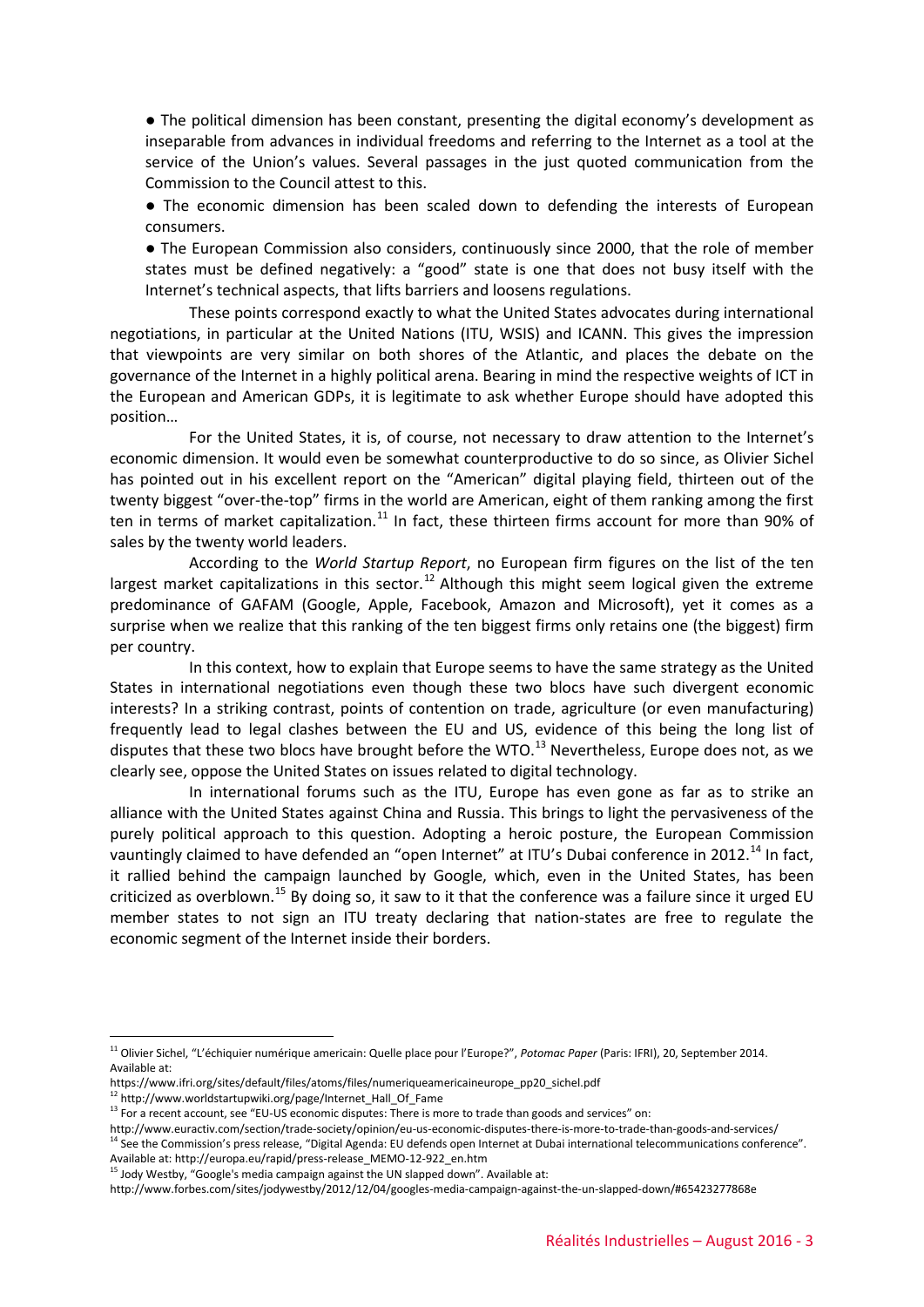| Ranking of the top three Internet firms in each of fifty countries<br>by valuation in billions of dollars |                      |                         |
|-----------------------------------------------------------------------------------------------------------|----------------------|-------------------------|
| Rank                                                                                                      | Country              | <b>Billions of US\$</b> |
| $\mathbf{1}$                                                                                              | <b>United States</b> | \$410B                  |
| 2                                                                                                         | China                | \$200 B                 |
| 3                                                                                                         | South Africa         | \$46 B                  |
| 4                                                                                                         | South Korea          | \$28 B                  |
| 5                                                                                                         | Japan                | \$28B                   |
| 6                                                                                                         | Russia               | \$15.8 B                |
| 7                                                                                                         | Israel               | \$13.6 B                |
| 8                                                                                                         | Australia            | \$6.6B                  |
| 9                                                                                                         | <b>Brazil</b>        | \$6.4B                  |
| 10                                                                                                        | Canada               | \$6.3 B                 |
| Source: World Startup Report. Available at:                                                               |                      |                         |

http://www.worldstartupwiki.org/page/Internet\_Hall\_Of\_Fame &

https://docs.google.com/spreadsheets/d/1XrExbBV6810NANr\_jFOXNEsQkLGm\_Qs6TQb5X\_OfXGc/edit#g id=0

# A Europe of consumption, not of production

It would be unfair to rest satisfied with this impression of Europe being simply aligned on the American position, which emphasizes the Internet's political (even nearly messianic) dimension in order to hide its overwhelming economic supremacy. This strategy allows for condemning (under cover of the fight for… freedom) attempts to question the supremacy of the big American firms, but it is not at all effective for convincing the world that the expansion of the big American platforms ought to have as corollary the ever longer arm of American consumer law. The Commission has turned out to be punctilious on this point. Several examples illustrate the differences between the two approaches.

A priority for the EU is to protect, by stimulating competition, the rights of consumers to benefit from less expensive services. The best example of the importance (and success from the consumer's viewpoint) of this approach is, without any doubt, the prices now applied on the continent for a connection to the Internet and for mobile telephony devices.

According to Pascal Perin and Didier Pouillot in the aforementioned study<sup>(7)</sup>, Europe is the only region in the world where the telecommunications sector is declining, "*the market having decreased in value by nearly 3% per year*" during the period from 2009 to 2014. Furthermore, "*this decline is mainly due to a drop in telecommunication services affected by lower prices*". The attention turned exclusively toward defending consumers' interests has a price…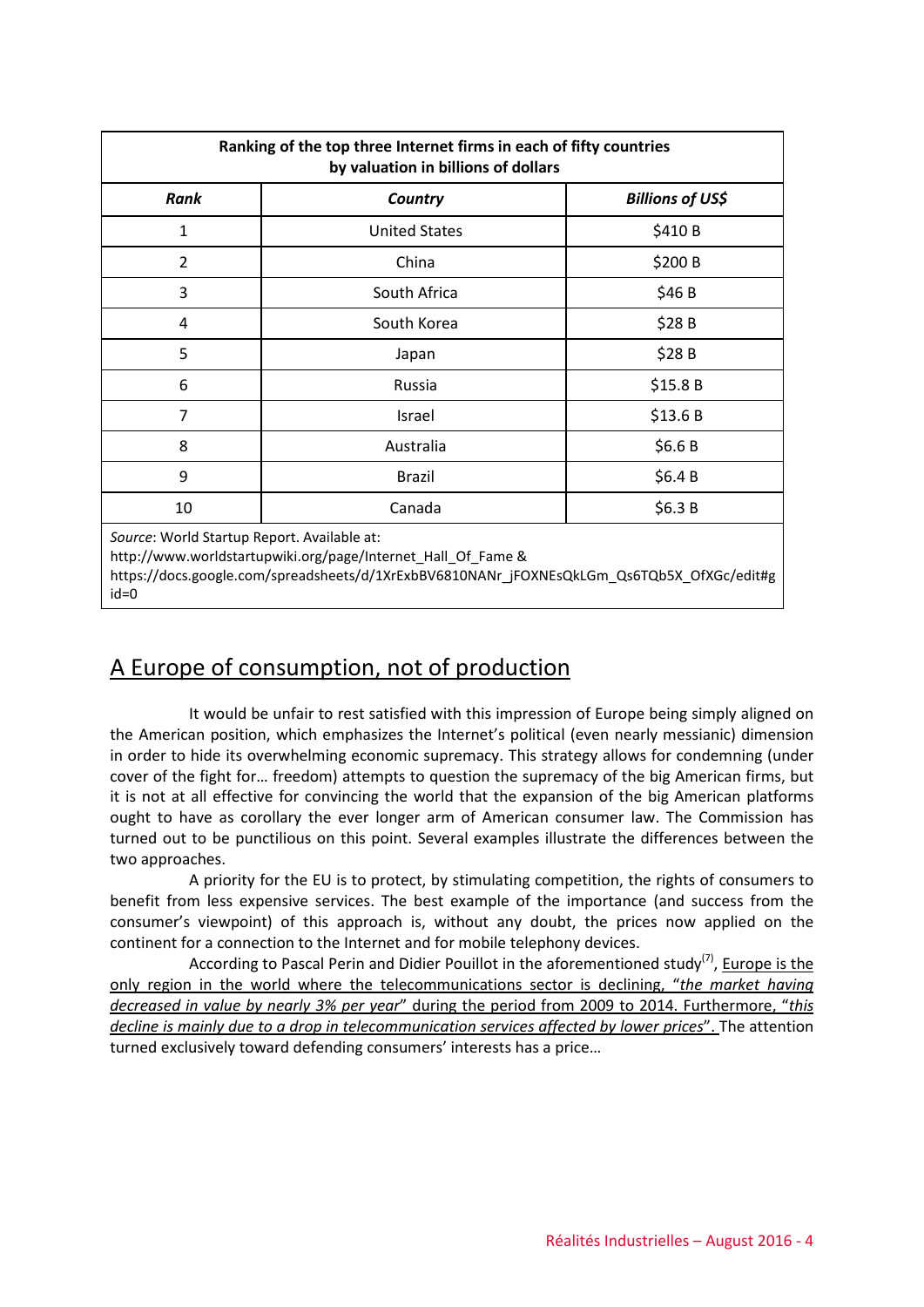By recalling how much telecommunications represents in total ICT sales in Europe, we realize how much value is now being destroyed in the EU. All the same, Europe has become the economic zone where the pricing for Internet access is among the lowest in the world. Much ado, notwithstanding that, as previously shown, the percentage of the population using the Internet in Europe is much lower than in the United States; and yet American consumers pay much more for access. Without any European champion among OTT content deliverers, Europe apparently does not seem to know what to defend during international negotiations, apart from the right of citizens to make ever more connections to Facebook at an ever lower price.

Since the Junker Commission took office however, the EU has started imagining that it might formulate more clearly its own position on digital technology, even if this means making the big American firms irate. The confidentiality of personal data or the fight against the abuse of dominant position are two levers the Commission will be using more frequently. On the issue of data confidentiality, I would like to point out that it was the Court of Justice of the European Union (the CJEU and not the Commission) that decided to force Google's hand on the application of the "right to be forgotten".<sup>[16](#page-4-0)</sup> Furthermore, this same court invalidated in October 2015 the European Commission's US Safe Harbour decision, whereby the United States "*ensures an adequate level of protection of the personal data transferred"*.<sup>[17](#page-4-1)</sup> In the latter case, the CJEU was judging a complaint filed against Facebook. It is as if the judicial power were forcing the European executive to include the protection of European citizens in the digital realm among the EU's legal achievements. When the Union talks about the Internet, it sometimes "forgets" to assert its differences. Meanwhile, usual procedures have been used to fight against the abuse of dominant position and against market distortions.

These fields of the Commission's actions are assigned to the Directorate-General for Competition. Although these actions might have a major impact on targeted firms, they do not stem from an industrial strategy for breeding European champions. It is, in fact, worth noting that the first major case setting the Commission at odds with an American giant (Microsoft) in the digital economy was launched by two of the latter's American competitors (Sun and Novell).<sup>[18](#page-4-2)</sup> The DG Competition also has an inquiry under way against Google, about the excessive use of the application Google Shopping in the Android environment on smartphones. It resembles the case previously brought against Microsoft; but this time, the victim of this abuse of dominant position turns out to be… Facebook!<sup>[19](#page-4-3)</sup>

As we clearly see, the differences in size and in market shares among European and American players in the digital economy are such that the Commission's actions, when they try to enforce the EU's legal achievements, end up arbitrating contentions between rival American firms.

We still fail to see how EU actions reflect an industrial strategy for our continent's digital economy…

 $16$  CJEU press release n° 70/14. Available at:

<span id="page-4-0"></span>http://curia.europa.eu/jcms/upload/docs/application/pdf/2014-05/cp140070en.pdf

<span id="page-4-1"></span><sup>17</sup> CJEU press release n° 117/15. Available at:

http://curia.europa.eu/jcms/upload/docs/application/pdf/2015-10/cp150117en.pdf

<sup>18</sup> http://ec.europa.eu/competition/sectors/ICT/microsoft/

<span id="page-4-3"></span><span id="page-4-2"></span><sup>&</sup>lt;sup>19</sup> http://www.lesechos.fr/idees-debats/cercle/cercle-154746-la-commission-europeenne-vs-google-pourquoi-la-regulation-des-donnees-

est-elle-le-veritable-enjeu-strategique-1203922.php